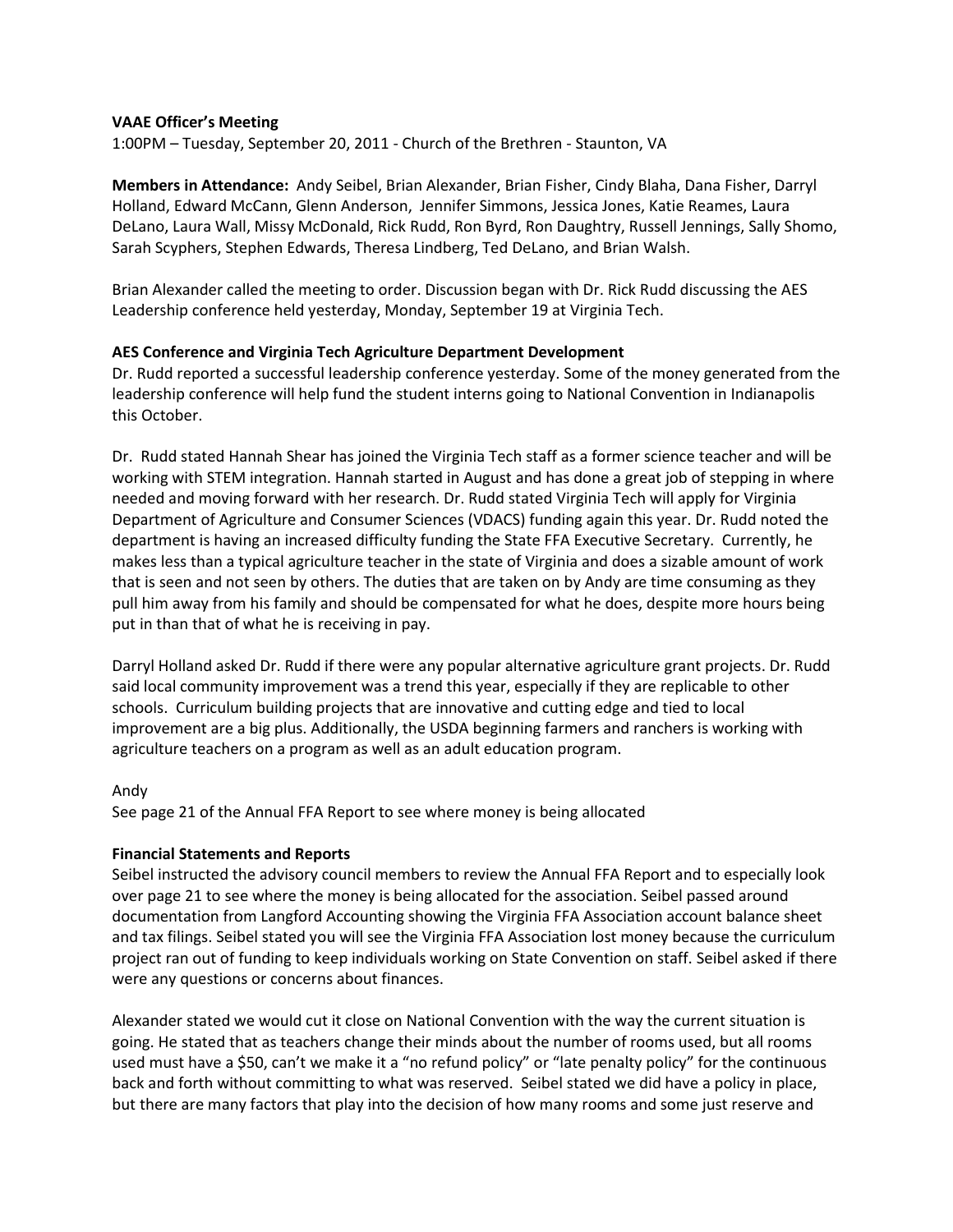cancel and then don't want to pay for what they said they were going to use. Seibel stated it would be better if we could get the money deposit for rooms by July  $6<sup>th</sup>$ , but at that point, funds may not be available for teachers to send it in to the state office from their locality, so the cycle starts all over again.

Seibel asked if the bus for picking up members, advisors and parents for national convention was still a feasible means of transportation as many teachers are starting to make their own travel arrangements either by driving, riding the train, or flying. Seibel stated he has been asked how the price for riding the bus is calculated and he stated they take the price of the bus and divide it by 46 seats, but there are complaints about paying more for people that were further away – some folks also did not one to drive to main roads. Seibel asked what did the council want to do for national convention as far as transportation and was it really worth continuing offering the service if everyone was either going to make their own travel plans or not try and accommodate others so the bus would stay on a main highway. Sally Shomo suggested main pick up spots that were set by Seibel and that's the only way to go on the state bus.

Simmons asked Seibel the estimated cost for the state association to pay for individuals to attend national convention. Seibel stated \$24,025 for the bus, plus meals, plus the incidentals that are charged. That is why the estimate is \$30,000 for the trip to go to convention. Laura Wall asked if because it is a hassle to get everything arranged, do you think it would be the reason attendance for convention would go down if we do not have the buses. It is a service that is being provided for some that may not be able to arrange transportation otherwise. Wall suggested that maybe we need to make people pay upfront. The individuals will lose the \$50, not the FFA Association. Cindy Blaha stated for someone who has taken a bus and flown, the kids love the bus trip because they got to see the country, bond with kids that you may not have ever met before, we have drove to Richmond to meet the bus, then you should be able to give two or three central location spots. Ted DeLano stated we like the bus trip. Seibel stated the part that scares him is that we are still in Indianapolis for another two years and then back to Louisville. That would lose teachers and participants that head to convention that may be on their own if we cut out buses. There are 56, 54, and 54 people on a bus. Seibel is looking for the advisory council to agree to charge the same price to ride the bus, that way Eastern area buses would be the same price for Appalachian area. Shomo asked if it was based on pickup spots and Seibel stated no, it is based on mileage. For tours, if you work with Ron Byrd for coordinating trips, as long as the advisor worked to keep the mileage under 100, that would be fine. Katie Reames stated advisors need to look at the full picture and be held accountable. You can look at the margin with a trip that big and see that too many people are dropping at the last minute.

July 15, each winning team is scheduled one night's lodging of approximately \$205.00. That money must be sent directly to Indianapolis because by the time that it is received at the state office, it will be past due at the national office. The Virginia FFA Foundation has agreed to pay the money after convention; so the checks for winners go out after the event and if that student is not there to compete, the money stays in the Foundation and goes to a child the following year. Reames asked what if the association asked for money up front. Seibel stated he knows the money would be there when needed, but to ask for the money up front would probably not solve the problems.

T. Delano stated he saw the bigger issue was that if you are committed to those rooms, if someone else uses it, you are not expected to pay for them, but if you commit to them and drop out at the last minute, then you are obligated to pay for them in full, especially if the rate is \$210 per room. Missy McDonald stated this goes to the advisor and then if kids bail out, make the advisors pay a greater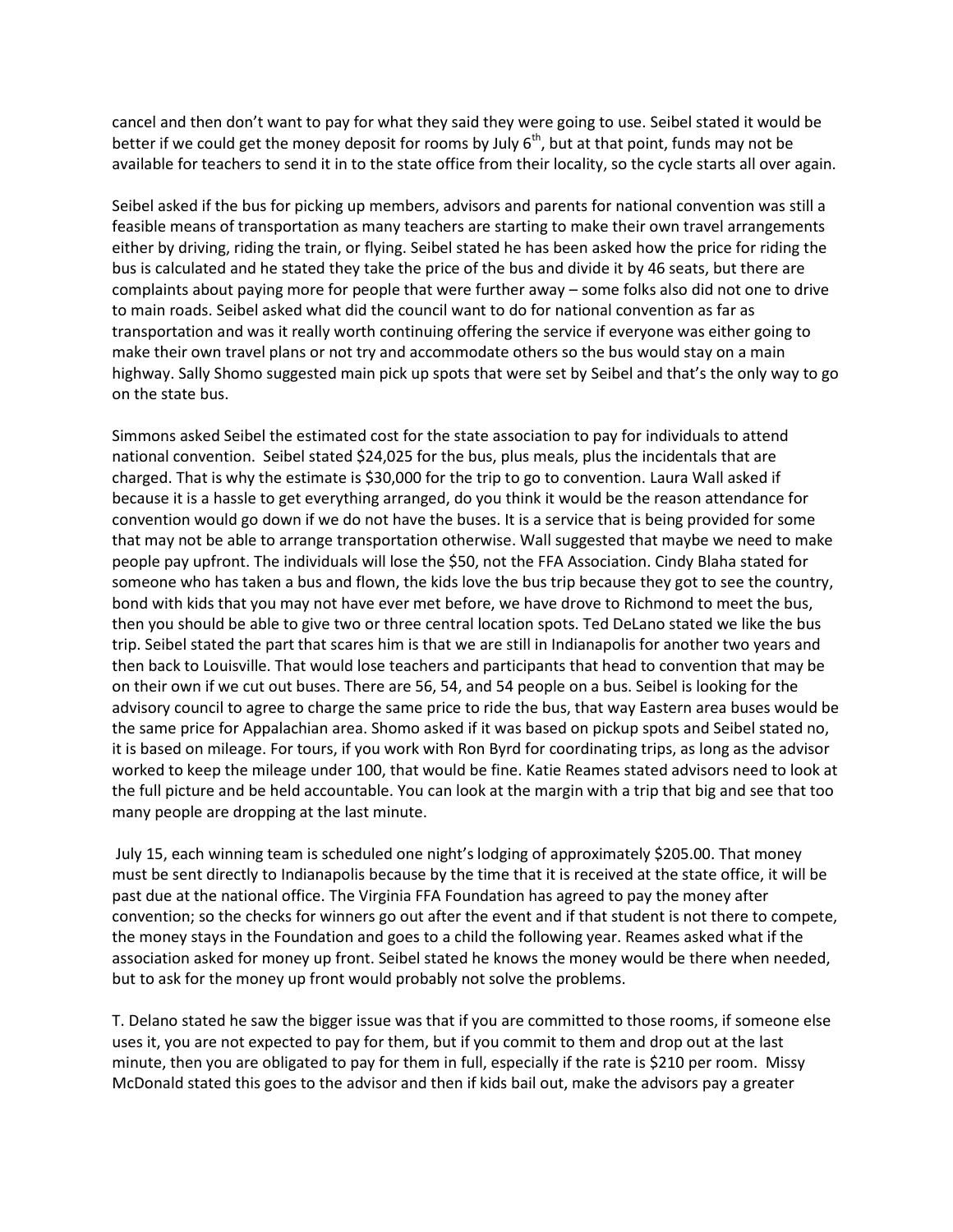percentage up front and make it non-refundable. Decision number one, if we do get the buses which we have already contracted do we keep them or release them.

T. DeLano moved that we keep the buses for this upcoming national convention in 2012 and revisit the situation after we see what happens with transportation issues at the 2013 spring advisory council meeting. Reames moved. Blaha seconded. Motion passed.

Seibel discussed that the hotel rooms are costing the association approximately \$197 per night. Seibel asked what the advisory council wanted to charge per room this year. He also stated to keep in mind we have to cover the bus drivers' rooms and whatever is left over would go to help the state officers. T. DeLano asked if there was an estimate, Seibel asked if putting six kids in one room for \$215, would help. Blaha stated when they put students in the room they divide the total cost of the room by the number of occupants in the room. Seibel stated FFA is not a part of VT, so when FFA takes state officers in a 15 passenger van, they have done away with the 15 passenger van and now it takes two vans at \$700 per van, plus fuel. Seibel stated the officers are taking the train out. It saves the association a night's lodging out at convention.

Alexander moved we continue to charge the \$215 per night as in the past since the state officers were taking the train out and it would save the association one night's lodging out at convention. Reames moved. T. DeLano seconded. Motion passed.

Wall asked if Seibel wanted the areas to decide the centralized location for bus pickups. Seibel stated it is fine with him, as long as you stay on the main roads. Seibel agreed and Wall agreed that was a recommendation made from the Appalachian area, not Seibel specifically. Blaha stated individuals should be prepared to drive to a centralized location for a trip for everyone, not just a particular group.

Continuing with budget, Dr. Rudd asked Seibel to breakdown of what each area he saw had changed due to budget constraints. Seibel stated, 10 years ago when he started working full time as the Virginia FFA Association Executive Secretary he had three employees and now the picture has changed. Seibel has given up vacation for the past 10 years and working weekends and Seibel has stated he has reached the age of where he cannot keep up with doing this anymore. Seibel has asked if there is a way to combine activities and look at consolidation to extend the life of the organization and its employees. Dr. Glenn Anderson stated, he may not have enough in his budget to continue to keep things covered. Sarah Scyphers asked if the contest or event entry fees cover the cost of the events. Seibel stated he tries, but sometimes it just doesn't based on what the contest superintendent asks for to host the event.

T. DeLano asked if we switch to a standardized score card, would it save the association any money. Seibel stated it could. T. DeLano state if this score card would be used for contests like public speaking. Seibel stated no, it would be used for competitions like poultry, forestry, and meats judging. Seibel stated additionally, there are several states out west that are already using this program and are doing well with it. Blaha asked was this program going to be used at the state convention this year. Seibel stated it depends on what the group decides. Alexander asked if the association would continue to go with Doug for the \$3,000 per year plus travel expenses or change to this new system. Seibel stated it depends on what the group decides. Brian Fisher asked who would be responsible for purchasing the opscans, the individual chapter or Virginia FFA. Seibel stated it would be the individual chapter that would be responsible for individual events, like area judging for example. Fisher stated it would be up to the chapter to then buy the opscans for each event and then again at state convention. Seibel stated that is correct. Fisher stated it would be best to have Ron Byrd sell the scantrons sheets in the FFA Store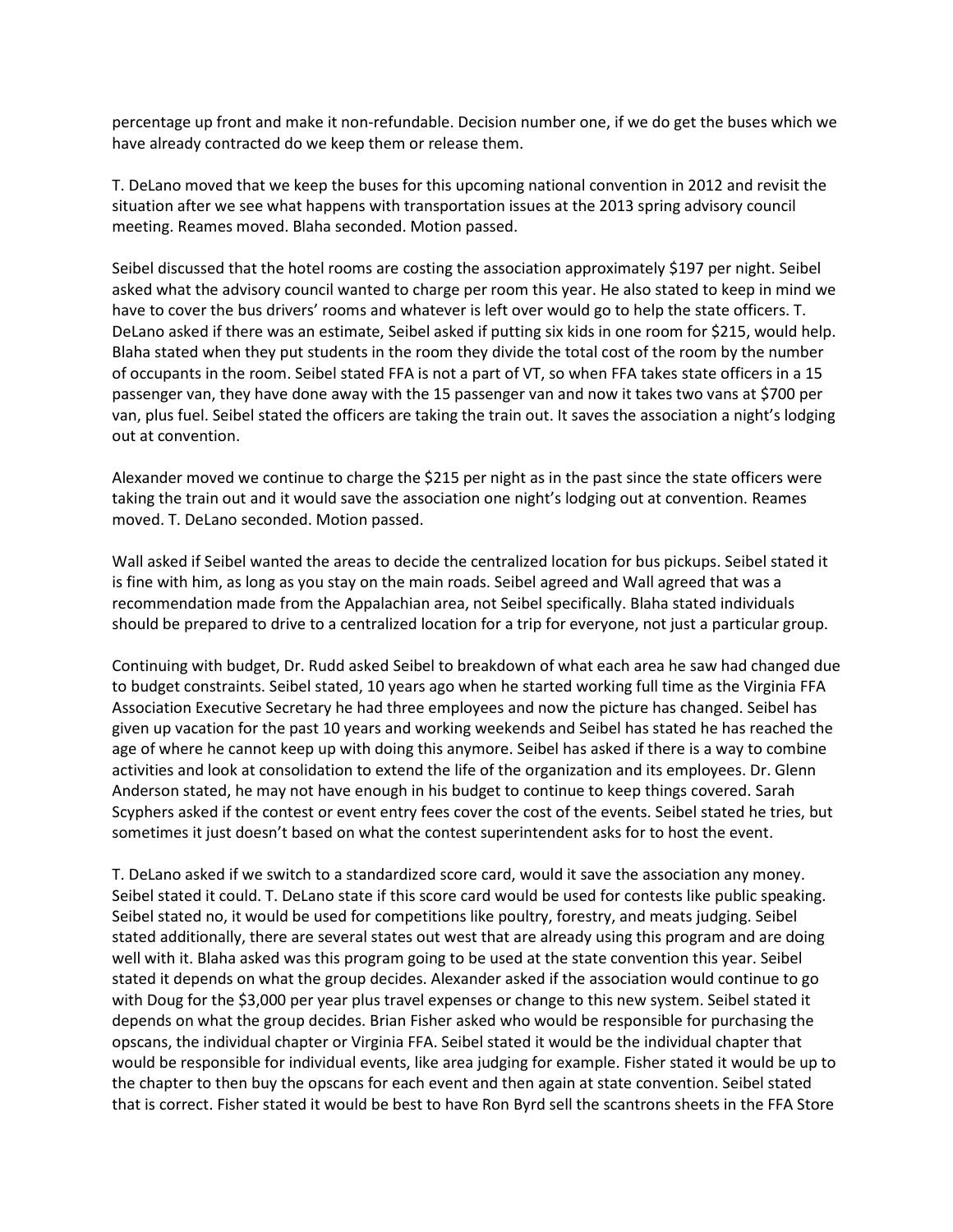for \$2.00 each if teachers forget them, but teachers need to bring their own scantrons. Seibel stated that option would be available for federations and areas to pursue from judging card.com. Seibel will contact Clay to discuss the issue of adding Virginia as a state and report back at the spring 2012 meeting. Further discussion on the topic will be at the spring meeting.

Seibel stated printing the annual report is a time-consuming process that is costing approximately two weeks of work to complete and there is just not enough man power to get it done. Seibel stated teachers would comment that we don't have any kids who are interested in going into Agriculture so it is a hard sell to try and promote the annual report without displaying students who are going into the field. Simmons asked if this is a project the student teachers could work on. Seibel stated they could, but he does not oversee that program.

Seibel stated the FFA magazine costs \$4,000 per issue per insert the association does three times a year. National FFA has had its dates changed. This year the magazines had to be done by July 5 when convention ended on June 30. National FFA has changed the due dates for the current issues, with one due date being during National Convention. They have also cut back from six issues this year back to four with a thicker edition. It is printed in Tennessee by the same individuals who print the Progressive Farmer. Seibel has talked to Dwight Armstrong and he stated he would go back and revisit the issue. Out of 240 state degrees, only 65 teachers or students submitted their information to the Lancaster Farmer. The items submitted asked for your favorite FFA activity, your plans after school, and your SAE activity and that was not completed. The Lancaster Farmer takes time, putting in a new article about once every two weeks. It is a good newspaper and gives our association recognition, but costs time. Lancaster Farmer articles are due June 1, but the names were submitted in April 2011.

Dana Fisher stated he would take the lead on developing a position statement based on the action taken by the advisory council to develop a background paragraph about the issue and put in additional support for agricultural education by doing the following activities, then it would be voted on by the local board and then they would go to the state meeting. If items are passed at the state Farm Bureau meeting, then when the general assembly meeting our suggestions for strengthening and growing agricultural education should proceed. The county Farm Bureau will have a resolutions committee that would meet and then it would decide how to proceed. Darryl Holland asked what would be issues that would be included in the statement. Fisher stated curriculum, supervision of agricultural education at the state level, and fully funding the full time CTSO agricultural education position in the Virginia Department of Education.

Seibel stated the new FFA records system switch lost its designer and now the program for National FFA will not be ready before December 2011. Seibel has stated for the past three years, we have been in a crisis and this is a critical turning point where we are headed in the right direction and we have to be prepared for the change.

Blaha moved that we should limit the chapter chats to two editions a year. Holland seconded. Motion passed.

Blaha moved we allocate \$2,000 to Ron Byrd's salary out of Virginia FFA Association fund. Jessica Jones seconded. Motion passed.

Seibel stated he has the Sausage label and it will have to have Virginia Tech and the FFA emblem on it. The advisory council should establish a price and then sell it at the earliest established date. T. DeLano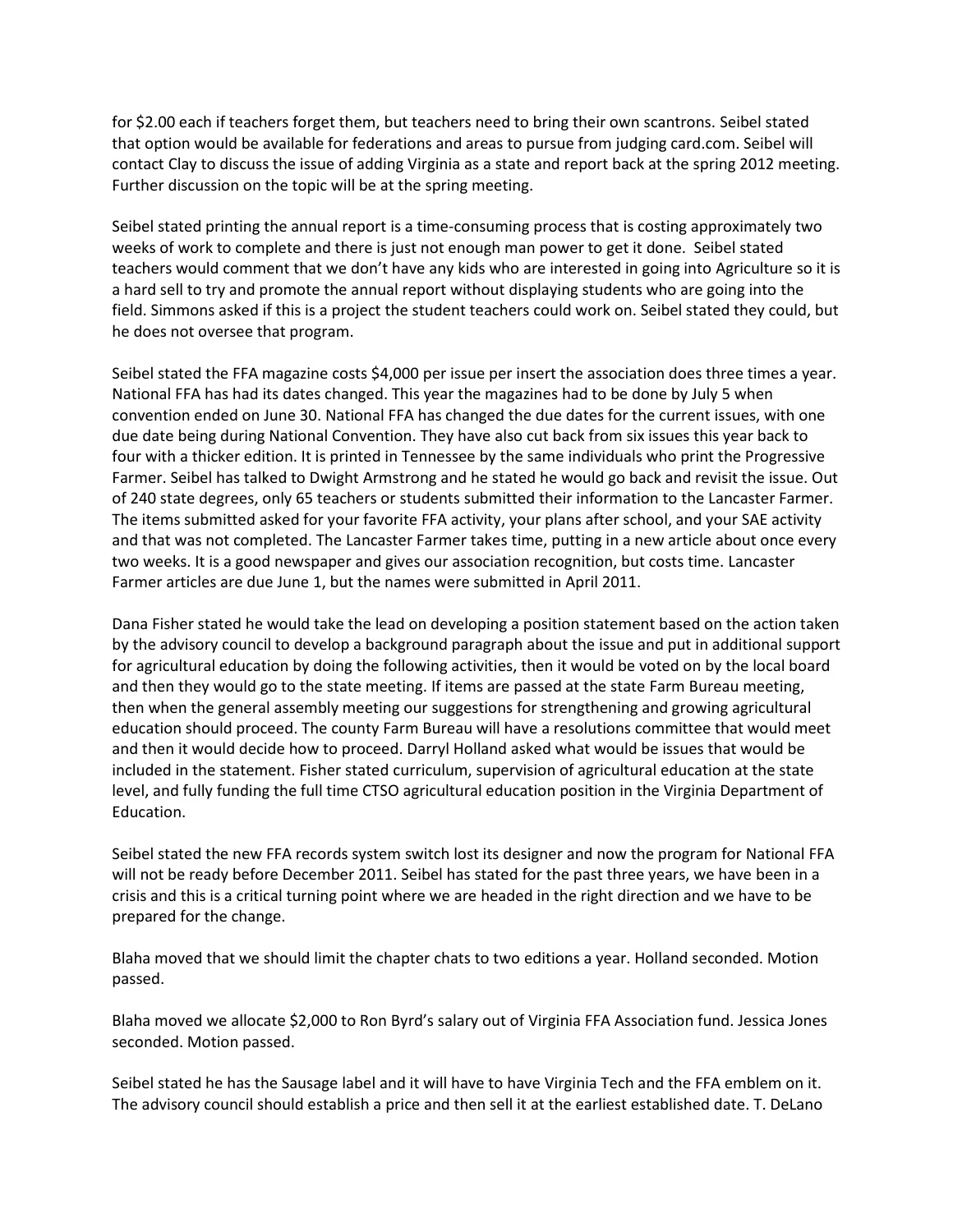asked if it is possible for FedEx to do cold shipping of the product. Seibel stated it could be, but that would be something that would have to be worked out between the individual purchasing and FedEx. As an incentive, Seibel stated if we put three packs together (3lbs for \$10) possibly more people would purchase it. Seibel stated the sausage is of a more mild seasoning containing the ingredients of pork, water, and natural flavors.

Holland moved the association market the Traditions sausage at \$3.50 per pound or 3 pounds for \$10.00. Blaha seconded. Motion passed.

Seibel reported there had been changes made to the National FFA Career Development Events and asked the council for recommendations:

 Agricultural communications was a five team person going to three. Media proposal, presentation, and quiz.

 Agricultural sales changes are that all four scores count. The written exam would be 50 questions, 2 points each; National FFA will provide the product and then you have to sell it. The product will be released on July 1.

 Agricultural mechanics has no change recommended. All four scores count and run the contest the same. Brian Fisher asked if this would be an issue of space. Seibel stated the junior contest is easier to set up since the majority of the contest is on paper.

- Avian bowl has no change recommended.
- Cattle working has no change recommended and is based on VQA Standards.
- Computer applications have no change recommended.
- Crops have no change recommended.

 Creed Speaking has a change on scorecard. Change state scorecard to meet national requirement.

- Dairy Foods has been eliminated; it is now Milk Quality and Products.
- Diary judging has all four scores count.

 Dairy Handler; Dave Winston asked to have a way to eliminate some of the students from participation. He had more students than animals and would like to have a qualifier to eliminate. Are there objections to having a written test on Monday; have each area send the top two only.

- E & R has no change recommended.
- Extemporaneous has the speech count up to 1,000 points.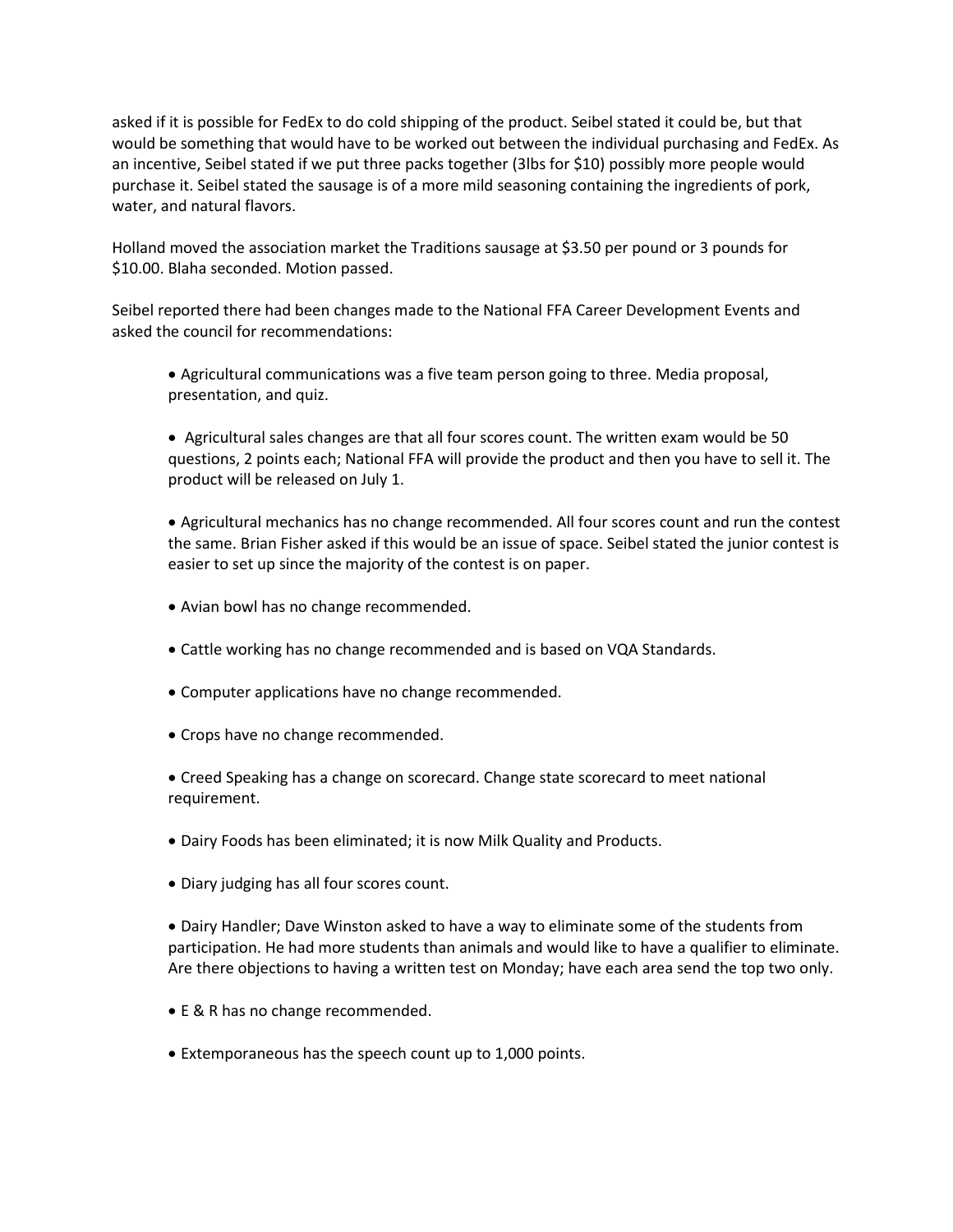Farm Business Management has the top three scores; with written exam; eliminate the team activity to make the event more efficient.

Floriculture has no change recommended.

 Food Science has all four scores count with a change in points and align with national requirement.

• Senior Forestry has all four scores count; exam based on green book Eric Fitzgerald wrote; adding the two tree disorders; tree identification; and equipment identification. On the contest, change red and white oak.

 Junior Forestry has to keep the junior forestry contest consistent with the senior contest, however, add map interpretation to allow for preparation for the national contest requirements.

Forestry Field Day has no change recommended.

 Horse Evaluation has the three scores remain the same; adding breed or equipment identification.

• Horse Hippology has no change recommended.

 Horticultural Demonstration should be based on whoever wins the State Fair contest goes to NJHA; NJHA is in San Diego. The only teachers that responded said that San Diego was cost prohibited. There is a teacher in Hanover that is going to go to Nationals and would like for her kids to be scored at the state contest since her kids are going to Nationals.

Job Interview stays the same; Virginia will not do the telephone call.

 Livestock must have a four person team to compete or they cannot go to the national convention in 2012.

Marketing has no change recommended.

 Meats judging has national requirement of cookery added, so any effort to keep the meat from changing will not work. Comply with the national requirements.

- Nursery has no change recommended.
- Parliamentary Procedure has no change recommended.
- Junior parliamentary procedure has no change recommended.
- Poultry judging has no change recommended.
- Prepared public speaking, both junior and senior has no change recommended.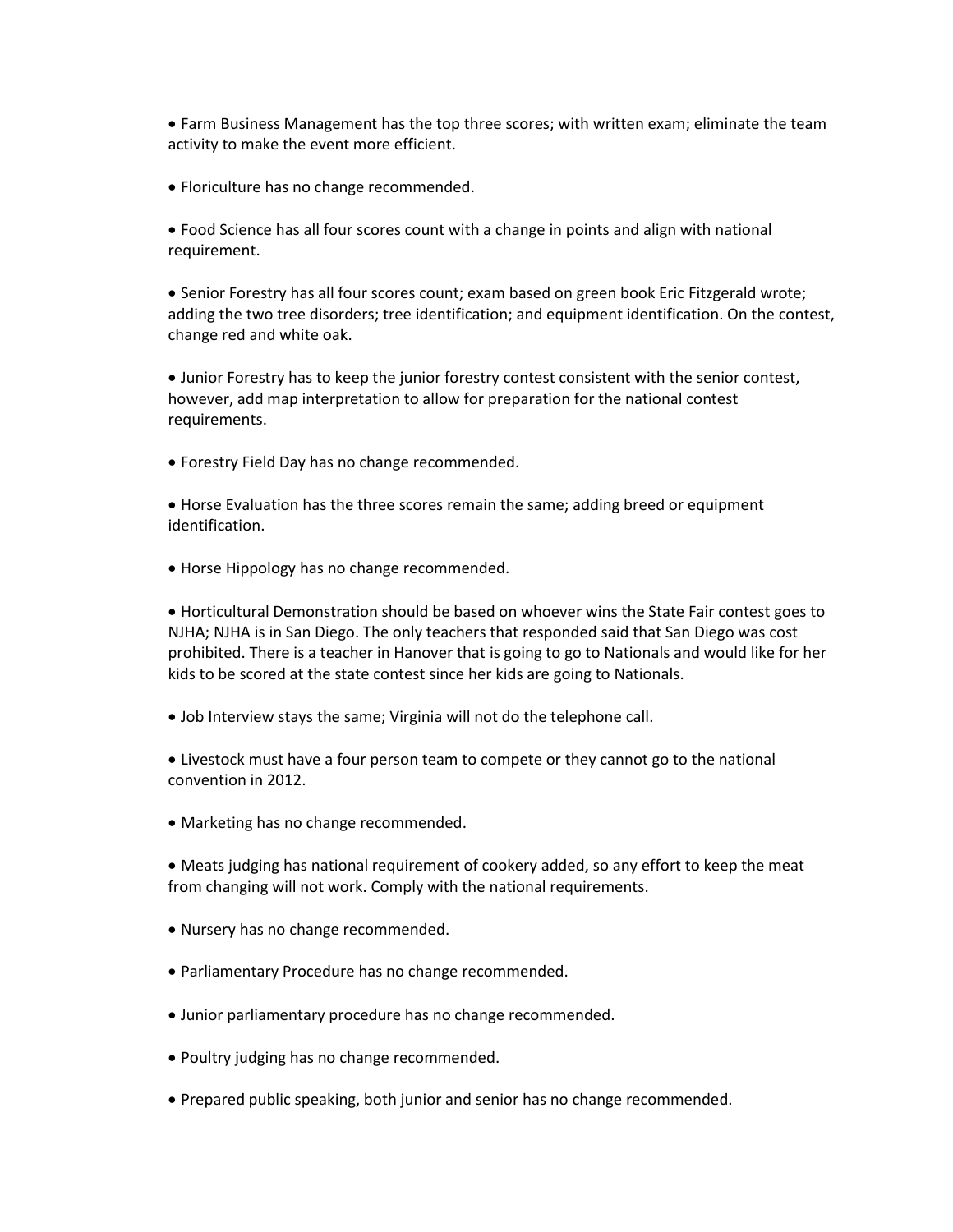Quiz Bowl – Limit the students to answering 5 questions, regardless if there are 3 or 4 students on the team

- Small Engines has no change recommended.
- Soils judging have no change recommended.
- Tractor operators have no change recommended.

 Tractor Troubleshooting was discussed to determine how the contest would play out if the tractor being troubleshot was an older model. Some of the problems do not deal with a scenario. The new rules need to be looked at more closely.

Vets Science has no change recommended.

Jones moved to accept the recommendations as stated. Simmons seconded. Motion passed.

Seibel stated the agricultural building where other groups would have to rent the building from the state fair, but the money would go has a concrete floor, a porch; someday down the road, put a porch on the backside, close in the original porch and have a metal post building with concrete; it would be 2.5 weeks once a bid is submitted and the building would be completed. There could possibly be a BOAC grant where each chapter gets awarded one \$1 million annually so they can have career development events for students who are from the area. Currently, the State Fair is spending roughly \$30,000 annually on tents for career development events. Holland asked if the grant proposal could come from a tobacco producing company. Siebel stated that if it is run through Virginia Tech and a sponsored program, Virginia Tech will want 48% of the top. If at other times throughout the year where both FFA and 4H are hosting events at the same time, it would be on a first-come, first-serve basis.

Seibel stated for state convention, when we have scheduled workshops for students the students carried chairs from meeting rooms and left them in the hall. The Assistant Dean of the college emailed Seibel and stated they would consider banning FFA from Virginia Tech because they do not clean up behind themselves.

Shomo stated yesterday, at AES, there were students that were out of official dress and questioned when official dress was amended. Shomo stated official dress is such and should be looked at carefully before entering events.

### **Central Area:**

Concerns covered throughout the meeting agenda.

**Northern Area:** No concerns

**Eastern Area:**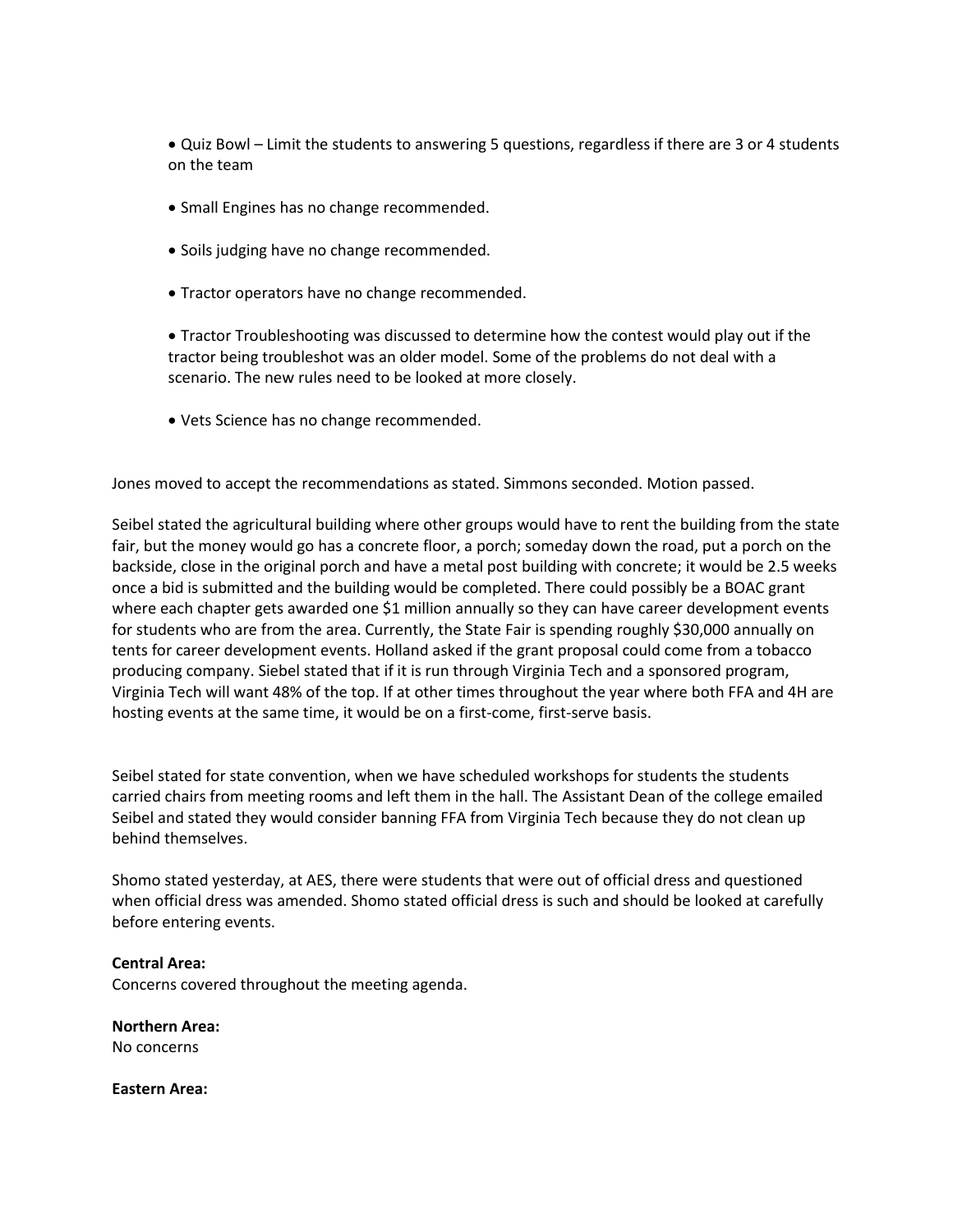Horse Judging – The top five teams of the same students that originally qualified compete. Understanding that Nationals has a new leadership program in 2012 and some teachers had heard that Virginia was not going to participate in the program. The one that Nationals is doing is \$75 per student, must have at least 50 students, and must be done over a two-day period. National FFA also has the 360 program.

# **Appalachian Area**:

The major concern is the lateness of state officers and state officer candidates being out so late during state convention. Dr. Anderson stated he is not sure of why the nominating committee keeps the state officers out as late as they did. That is being very unsafe and irresponsible.

Russell Jennings moved state officer candidates are to observe the same curfew as the other participants during state convention for the safety and overall. Blaha seconded. Motion passed.

Dr. Anderson began discussion about the Virginia Article IX, State Officers and Procedure for Election. The FFA Chapter may not have any more than one member run from that chapter. Dr. Anderson stated Section G has not been enforced for many years. The division of the cycle of the Vice President does not occur the way it should. Additionally, Dr. Anderson stated the nomination committee is in control of nominating a worthy candidate and we are getting problems with the wording. All candidates that enter the nominating process are eligible, but the worthy aspect is being misconstrued. At the spring advisory council meeting, we will revisit this issue.

Alexander moved that at the spring advisory council meeting, we restructure the constitution. Jones seconded. Motion passed.

### **Southside Area:-**

### No concerns

Seibel stated that after discussion, the precedent set was the number of teams should reflect the number of chapters at the particular school site and State Fair will always end on Columbus Day from this year forward.

Seibel stated the agreement with 4H Congress will be held the fourth week of June and FFA State Convention will be held on the third week of June, despite what the calendar may say.

Seibel stated the national collegiate FFA want to establish some competitions at the national level for collegiate FFA members for example Collegiate FFA members would compete in the event.

Seibel stated that the national association wants to include middle school FFA members as national members, from sixth through eighth grade. Right now, they only recognize middle school members on the state level. They also want to have contests specifically for middle school students.

Seibel stated the New Century Farmer program should be infused at the state level so collegiate members can learn more about agricultural production. They bring in nationally renowned individuals and train how to farm in the 21<sup>st</sup> century between the ages of 19-21 that really gives them the hands-on, direct teaching including technology aspects.